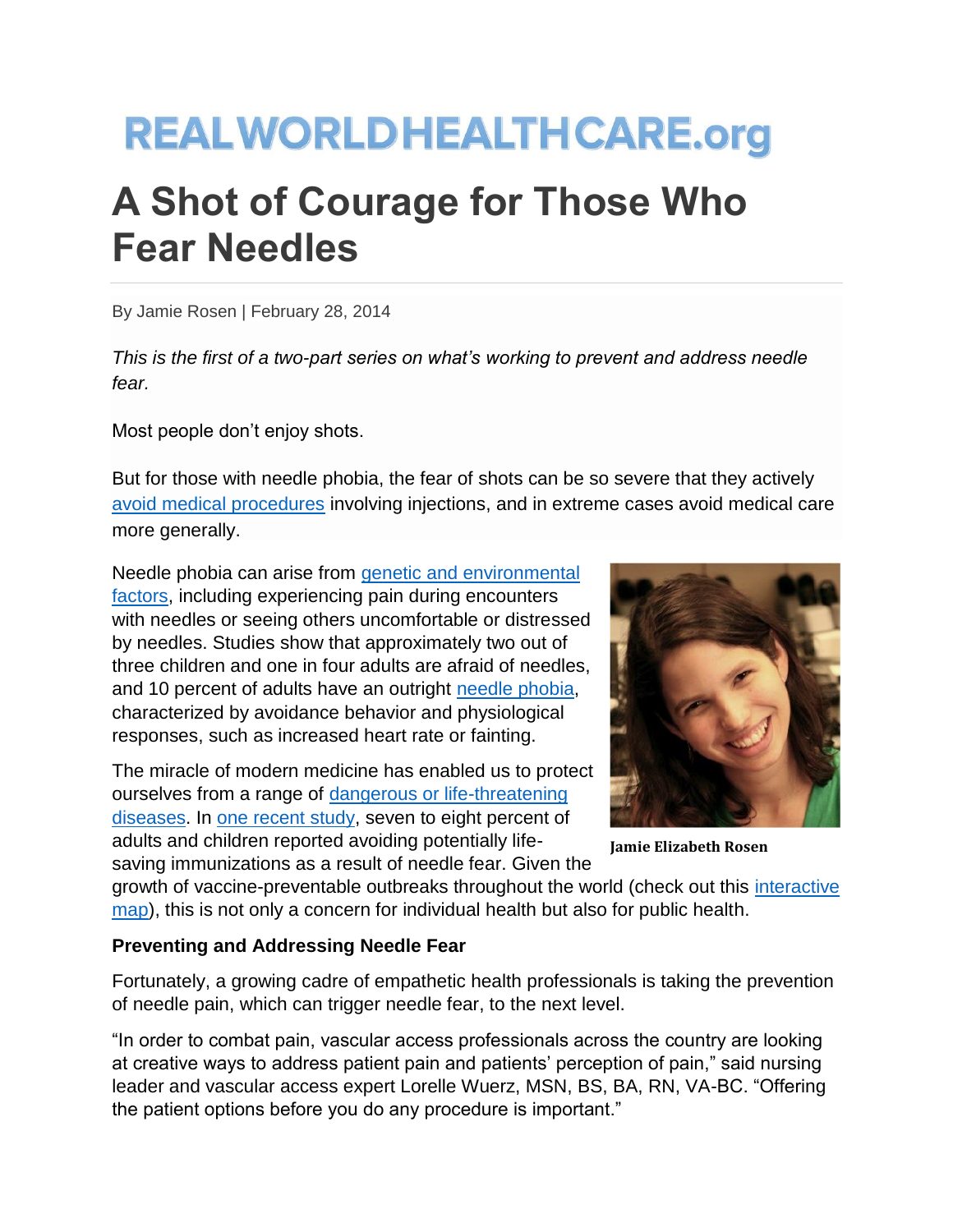Wuerz said that she uses a variety of interventions to combat needle fear and pain in patients, including:

- Ensuring patients know what to expect;
- Deep breathing;
- Guided imagery;
- Distraction techniques;
- Topical agents;
- Warm compresses;
- Involvement of child life professionals;
- Pain control devices, such as Buzzy®;
- Aromatherapy ("Anecdotally, this is something patients find soothing and calming during an uneasy time," Wuerz said.).

Needle pain prevention extends beyond traditional health care settings. For instance, after discovering that [23 percent of Americans who skipped flu vaccination did](http://pressroom.target.com/news/target-survey-shows-adult-americans-237507) so to [avoid needles,](http://pressroom.target.com/news/target-survey-shows-adult-americans-237507) Target Pharmacy began offering micro-needle flu vaccines. The needles are 90% smaller than those that have traditionally been used and reportedly result in less muscle ache and pain immediately following injection.

"Treating needle pain reduces pain and distress and improves satisfaction with medical care," wrote pain researcher Anna Taddio in a chapter on needle procedures in the *[Oxford Textbook of Paediatric Pain](http://books.google.com/books?hl=en&lr=&id=xWyrAAAAQBAJ&oi=fnd&pg=PA184&dq=needle+phobia+review&ots=kFu35-5Po-&sig=sWo8pLLYMMR17T6p4SkZmz3jj04#v=onepage&q&f=false)*. "Other potential benefits include a reduction in the development of needle fear and subsequent health care avoidance behaviour."

#### **The 4 Ps of Needle Pain Management**

In the *Oxford Textbook* chapter, Taddio outlined the four domains of interventions that can reduce needle pain for patients, known as the 4 Ps: procedural, pharmacological, psychological, and physical.

Procedural interventions involve bypassing needles altogether through the use of needle-free immunization or non-invasive sampling devices. Pharmacological interventions include local anesthetics, which have been shown to be effective and safe for reducing pain from common needle procedures, and sweet solutions for infants up to 12 months, which have been shown to reduce needle pain behaviors. Psychological interventions include coaching people to cope and providing distractions. Physical interventions – such as upright body positioning, tactile stimulation, and use of cooling agents or ice – can also reduce the perception of needle pain.

### **Empowering Ourselves**